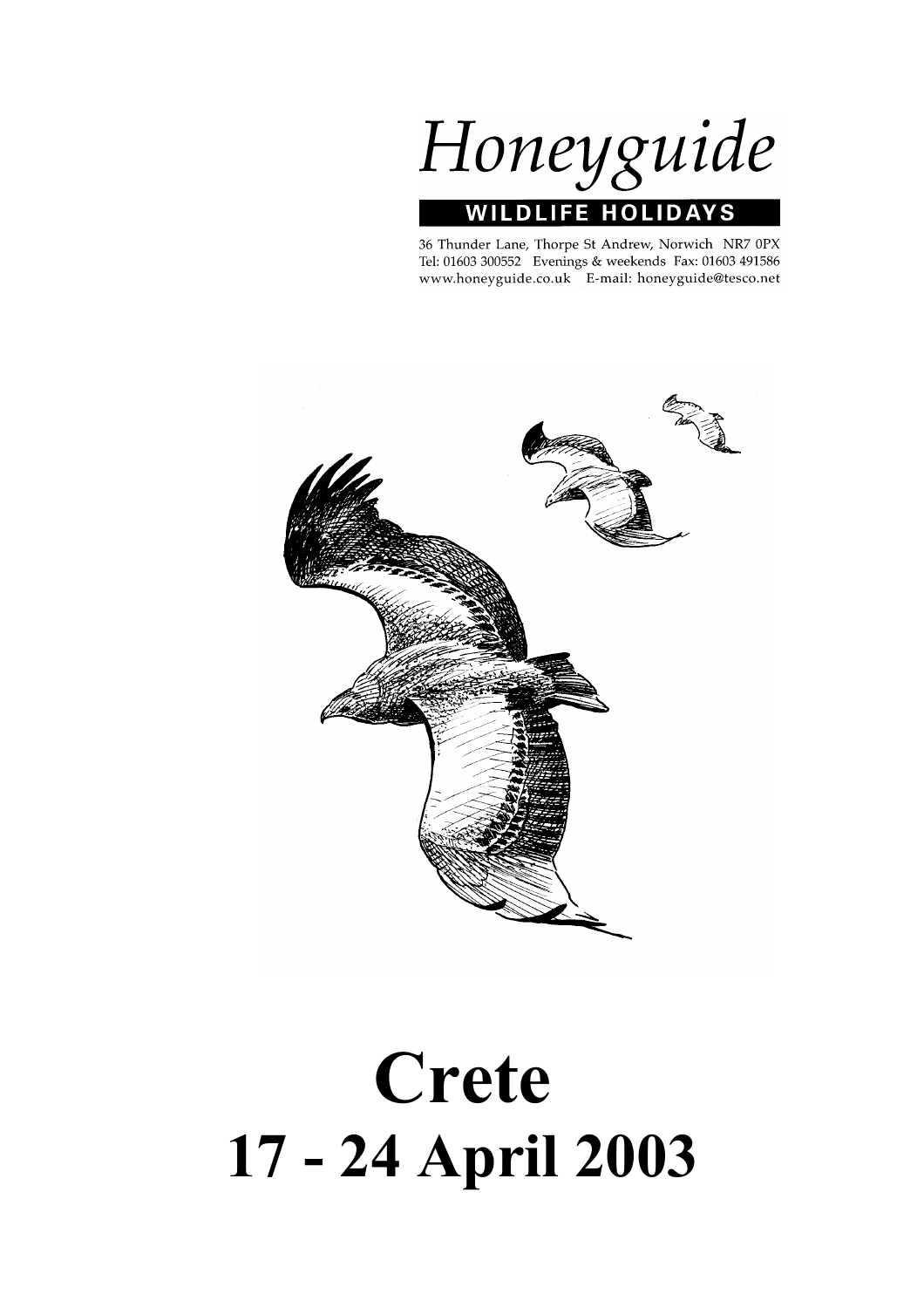# **Crete 17 - 24 April 2003**

| <b>Holiday participants</b><br>Sylvia Dann                                                     | Surrey                      |
|------------------------------------------------------------------------------------------------|-----------------------------|
| Christopher Dann                                                                               |                             |
| <b>Shirley Awcock</b>                                                                          | E Sussex                    |
| <b>Anthony Atkinson</b><br>Brenda Atkinson                                                     | Northampton                 |
| Gill Page                                                                                      | London                      |
| Jane Elliott<br>Mark Elliott<br>Kate Elliott                                                   | Surrey                      |
| Keith White                                                                                    | Cheltenham                  |
| Chris Burnett<br>Monica Dolci                                                                  | Derbyshire                  |
| <b>Roger Parkes</b><br><b>Tessa Parkes</b>                                                     | Maidenhead                  |
| Also travelling with the group and staying in Plakias<br><b>Andrew Elliott</b><br>Anna Elliott | Surrey                      |
| <b>Leaders</b>                                                                                 |                             |
| David Collins<br><b>Howard Taffs</b>                                                           | Bury St Edmunds<br>Somerset |
| $D_{\text{new}}$ and $L_{\text{new}}$ $D_{\text{new}}$ if $D_{\text{new}}$ if $D_{\text{new}}$ |                             |

Report by David Collins *Illustrations by Rob Hume. Front cover: griffon vultures*

As with all Honeyguide holidays, £25 of the price of the holiday was put towards a conservation project, in this case for the lammergeier conservation project of the Hellenic Ornithological Society (HOS), which is based in Athens but whose work covers the whole of Greece and its islands. £700 was given to HOS this year - £25 per person from the holidays in Crete and Lesvos. This brings Honeyguide's total contributions to HOS since the first Honeyguide holiday in Crete in 1995 to £3,745, and to conservation projects in Europe from all Honeyguide holidays to £29,800. A thank-you letter from HOS appears at the end of this report.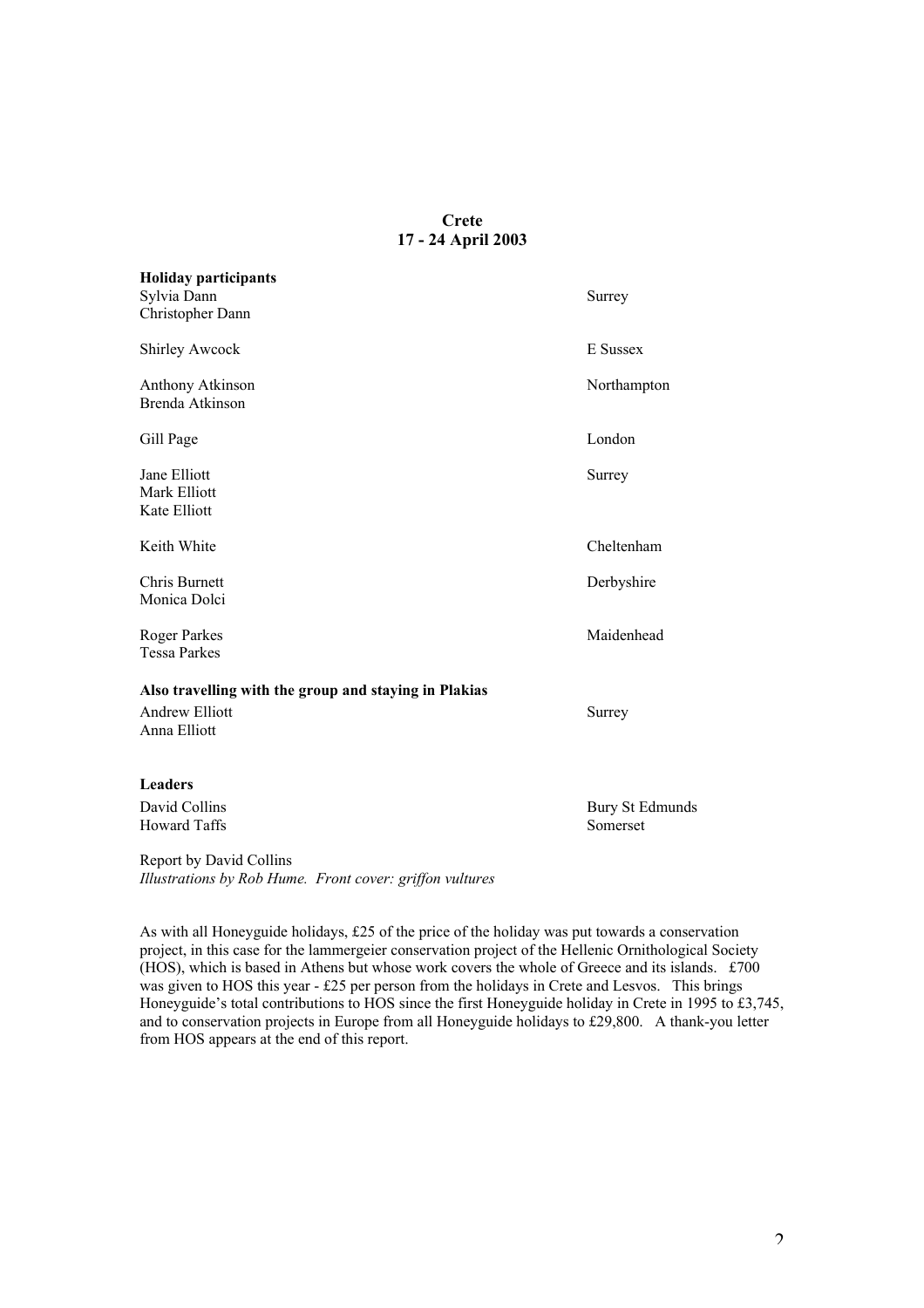## **Crete 17 - 24 April 2003**

#### Thursday 17 April – Gatwick to Plakias

We left England in glorious sunshine, but the weather was cool and windy when we arrived in Heraklion. Despite this, we noted several Swifts from the coach during the drive to Plakias, plus what were to be the only Black Kites of the week.

Heading south across Crete we passed through the spectacular Kourtaliotiko Gorge, where a few Griffon Vultures were seen. Then the south coast came into view, and we were soon arriving at the small resort of Plakias. White horses in the bay confirmed that the wind was strong, and we were all grateful for a reviving cup of tea on arrival at the hotel.

Despite the weather (it was also raining now), a few intrepid souls wandered down to the shore in the hour or so before dinner. We managed to find enough shelter behind a boat to look out into the bay, where a flock of 30 Garganey and 10 Shovelers was seen. Then returning to the comfort of the hotel, we met up with the rest of the group and proceeded to the Sofia Taverna for an excellent meal. We ate in various tavernas during the week, and they were all excellent: but the first meal together is always just a little bit special.

#### Friday 18 April – Damnoni Bay and Moni Preveli

Overnight the wind blew mercilessly, approaching storm force. Howard and I had arranged to lead an early morning bird walk, starting at 7am. At that time it was still blowing hard and raining, so it was no surprise that only Chris B emerged. Ann-Marie provided much needed coffee to bolster our spirits, but we rapidly realised that a walk along the shore at Plakias would not be very pleasant! Hence we decided to do our birdwatching from the comfort of one of the minibuses.

Four Glossy Ibises battling in over the beach against the wind provided an excellent start, but it soon became clear that we would need to find a sheltered area if we were to stand any chance of seeing much. So we headed out along the headland east of Plakias, and eventually found ourselves in Damnoni Bay. Here was a covered alcove where we could stand out of the wind and rain and look out over the bay with telescopes.

At first it seemed as though there were few birds around, but then we noticed two Little Terns battling against the wind close inshore, as well as what was probably a Gull-billed Tern much further out. Then

a Hobby came in low over the water and continued inland. Meanwhile, on the road close to where we were standing we noticed two diminutive waders feeding on an area where water was flowing across it. After some debate we agreed that they were Temminck's Stints.

Emboldened by all this excitement we braved the weather (it was only drizzling now, and the shore area is well protected from northerly winds) and walked a hundred yards or so along the road. There were birds everywhere, including 6 Wood Sandpipers roosting on the road; at least 10 Red-rumped Swallows (*pictured*, *right*) in among hundreds of House Martins and Sand Martins; 10 assorted 'Yellow' Wagtails including several superb males of the Black-headed race; Woodchat Shrike, Nightingale, five Whinchats and several Spotted Flycatchers.

All that in an hour and a half before breakfast! With no sign of a let-up in the weather (even the ever cheerful Ann-Marie could not give us a positive weather outlook!) we abandoned the planned walk up the hill behind Plakias to the village of Mirthios. Instead, we drove the short distance to Damnoni Bay in the hope of showing the rest of the group the birds we had seen before breakfast.

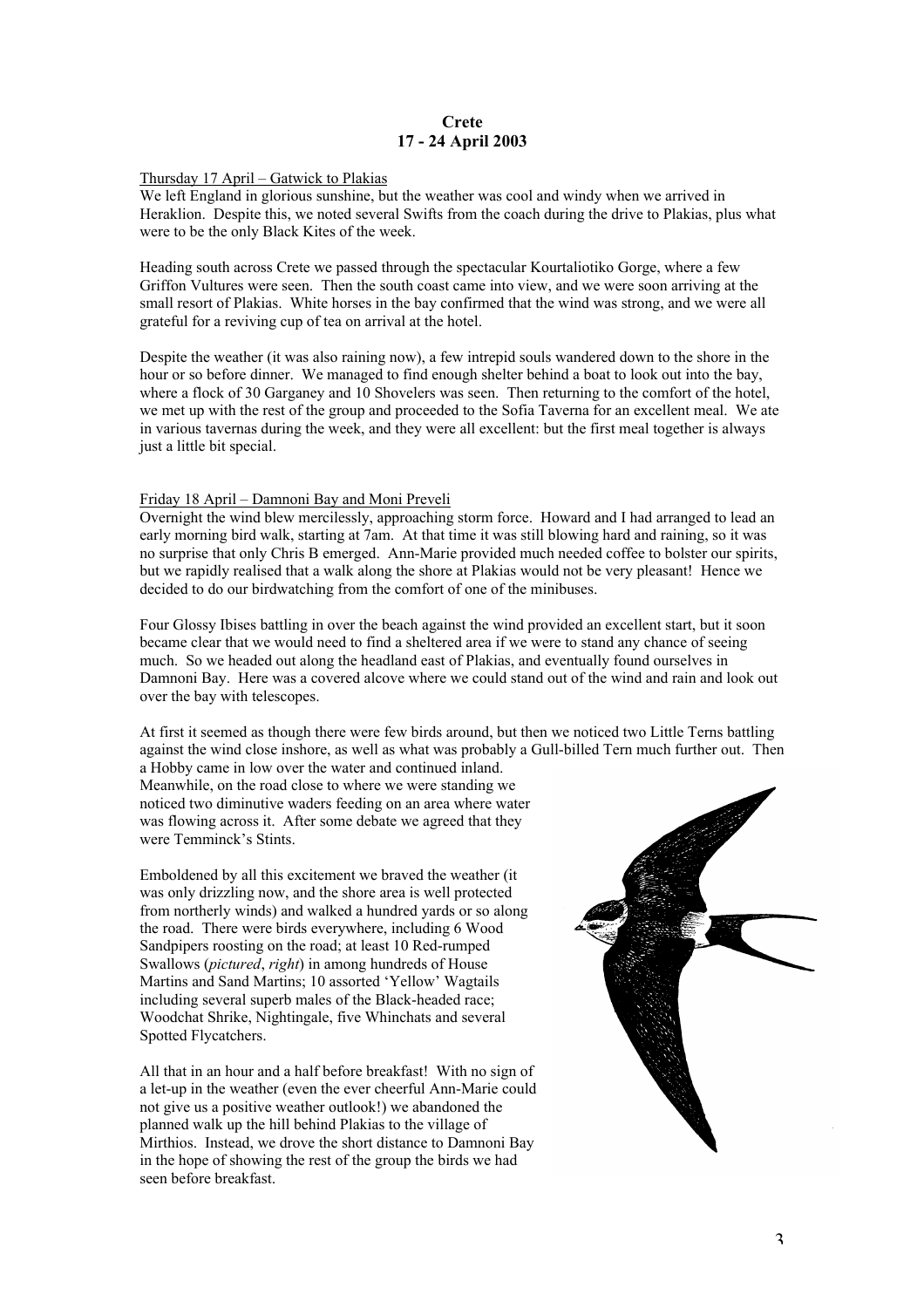Fortunately, the Temminck's Stints were still feeding on the road, and there were still plenty of migrants sheltering in the area. Whinchats and both Spotted and Pied Flycatchers seemed to be everywhere. There was a wonderful flock of 25 Little Egrets at the pool in the bay, 4 Squacco Herons gave excellent views, and two Purple Herons and a Glossy Ibis also flew close by.

After a couple of hours of intensive birdwatching, we decided to retire to the shelter of the café, which nestles amongst a small grove of trees just behind the beach. Shortly after ordering our coffees Howard spotted a superb male Collared Flycatcher. This bird entertained us greatly, first by perching among the flower pots, then appearing briefly on one of the café's chairs, and then finally (and most decoratively) on a small rowing boat parked on the grass to one side of the café. Here it finally gave excellent close views for the whole group. Just when it seemed we might finish our coffees, a Little Bittern flew in and landed in scrub just behind the café. Add to that the two Wood Warblers and several Pied Flycatchers around the café, and it is no surprise that this was the longest cup of coffee I can ever remember having!

Well pleased with our morning we headed up the hill to the taverna at Mirthios for lunch. The taverna overlooks the valley and gives good views in better weather! Despite the weather, two Golden Orioles were seen briefly flying over the woodland below, although most of the group missed them.

After lunch, and with the need for shelter still in mind, we headed a little further along the coast to Moni Preveli. A walk down below the monastery produced two more Collared Flycatchers, an Alpine Swift flew over and one or two Black-eared Wheatears were noted. A large tree in a sheltered gully, which was just coming in to leaf, was alive with Wood Warblers (we estimated at least 10), plus three Willow Warblers. We also had good views of a male Sardinian Warbler (*right*).



With so many good birds to see, it is not surprising that the plants received rather scant attention, but we did stop to admire some of the finer ones, including a group of the little blue iris known as Barbary Nut, and the peculiar Small-flowered Tongue Orchid.

The whole group visited the monastery, as much to get out of the wind as anything, and it certainly did provide a peaceful break. As we headed for home, a Chukar Partridge flew across in front of us, and we then stopped to watch a flock of 14 Red-footed Falcons making their way slowly inland against the wind. An excellent sighting indeed, but nothing compared to the flock of 24 we stopped to watch just before Plakias! These were performing superbly, perching on telegraph wires very close to where we had parked, and flying all around us in the sunlight with black clouds and a rainbow for a backdrop! In close to 40 years of birdwatching, I don't think I have ever seen anything more breathtaking. A flock of 34 Glossy Ibises flying over added to the excitement.

Having finally had our fill of these beautiful birds, we headed back into Plakias, but the excitement of the day was not quite over. In the bay a flock of 6 Gull-billed Terns was flying this way and that, with a single Whiskered Tern in close attendance. Also, a single Black Tern flew in over the town.

That evening we ate at a taverna on the sea front, and it became evident that tired migrants were still arriving. A Spotted Flycatcher attempted to catch a last meal just outside the window even as our starters were being served, and a fluttering at the window after dark alerted us to an exhausted warbler. Having picked it up we first confirmed its identity – a Garden Warbler - before placing it in a nearby bush.

What an amazing first day.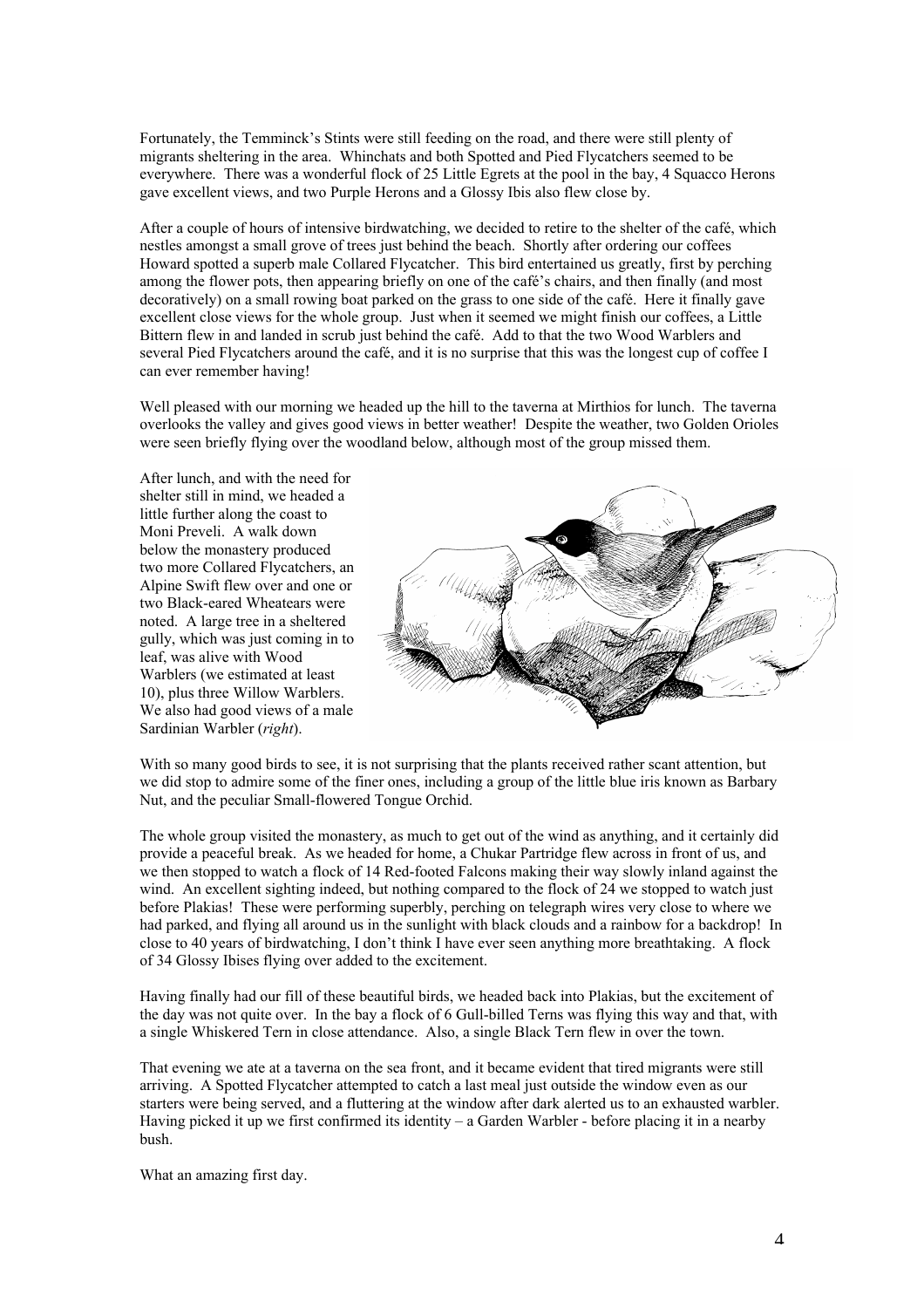# Saturday 19 April – Kourtaliotiko Gorge and Spili

After yesterday's high excitement, the pre-breakfast trip was to Damnoni Bay again. Many of the same birds were still around, including the Temminck's Stints and Collared Flycatcher. However, in place of the flock of Little Egrets there were now 22 Squacco Herons at the pool. In scrub on the nearby headland a male Subalpine Warbler was the first of the trip, and two different Wrynecks were seen. Back in Plakias, a Great Reed Warbler was in scrub by the hotel, and both Bee-eater and male Montagu's Harrier flew over.

After breakfast we drove to Kourtaliotiko Gorge, where we spent the morning. We descended into the gorge by means of well-maintained steps, stopping frequently to admire a range of attractive flowers. These included a number of endemics, including the white flowered Cretan Tulip and Cretan Cyclamen, pale pink Cretan Valerian, and more colourful species such as Ricotia (pink) and the similar but much smaller *Malcolmia chia*. Down in the gorge there were a few butterflies including several Eastern Festoons, one of which Howard caught for all to admire.



Griffon Vultures were frequently seen overhead, whilst Crag Martins buzzed up and down the gorge and Blue Rock Thrushes perched on nearby rocks from time to time. Best of all though was a Lammergeier flying over (*left*).

We then drove on to the village of Spili for a taverna lunch and a bit of shopping. Having rounded the group up we then drove the short distance to the Spili 'bumps'. These are two rather uninspiring looking mounds – but how misleading first

appearances can be! Even before we had completed the two hundred yards or so we had stopped to admire flowers such as Orange Wild Tulip, and two species of iris: the small blue Cretan Iris, and the green and black Widow Iris.

The bumps themselves are a remarkable botanical spectacle due to an extraordinary range and profusion of orchids. The yellow spikes of Few-flowered Orchid (yes, they do look a bit like cowslips at first glance) were so numerous that it was almost impossible to walk without crushing them. Interspersed amongst these were twelve other orchids including Yellow Bee Orchid, Cretan Bee Orchid, Rainbow Orchid, Italian Man Orchid, Sawfly Orchid, Bumblebee Orchid, Marengo Orchid, Milky Orchid and the delicate Four-spotted Orchid. Also noted were the low, pink-flowered evergreen clumps of *Daphne sericea*.

Just beyond the bumps, Anthony spotted a group of six small, rather non-descript birds which turned out to be Short-toed Larks. Then, with a cold wind and rain coming on, we headed back to the hotel with just enough time for a two-day log call before the evening meal.

On the way home, though, we could not resist a quick stop at a viewpoint in the Kourtaliotiko Gorge to watch the Griffon Vultures. We counted 11, but better still were an immature Golden Eagle and further sightings of the Lammergeier.

#### Sunday 20 April – Faestos and Ayia Triada

With rather better weather, our best turn out of the week joined the pre-breakfast walk along the front at Plakias. A Tawny Pipit on the shore was a good find amongst the Yellow Wagtails, as was a flock of 50 or so Spanish Sparrows in an orchard above the bay.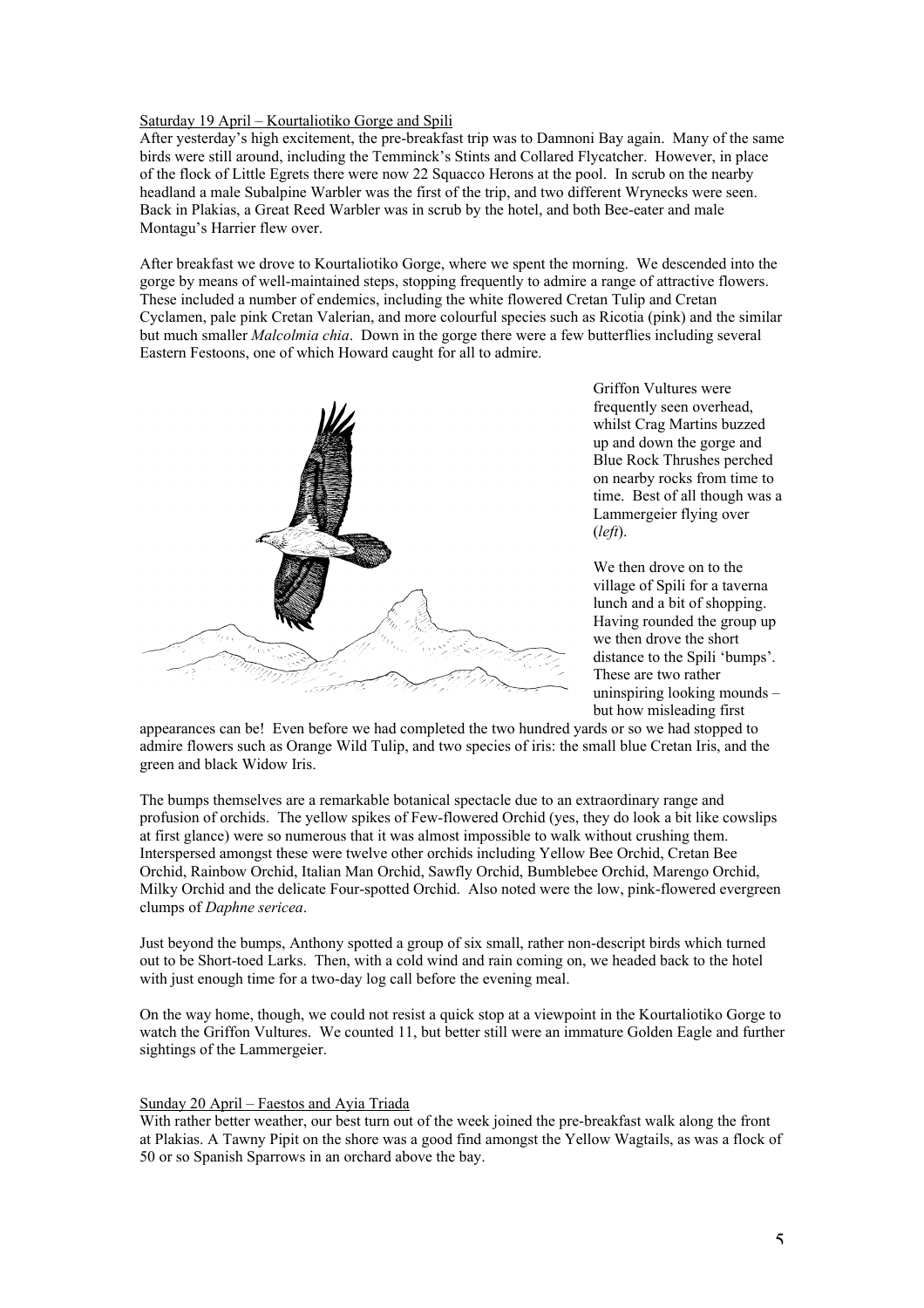After breakfast we drove east towards Faestos, an important Minoan archaeological site. En route the snow-capped mountains to the north were much admired, and with a bit of mental arithmetic we estimated that the height of the highest summit as about 100,000 inches! It's quite amazing what conversation turns to when there are no birds to look at!

Faestos was windy but not cold. Around 100 Alpine Swifts gave wonderful views close overhead and an unexpected find was a Short-toed Eagle over the valley beyond the café. Best of all though were the Golden Orioles, several of which were seen in flight, with most of the group (but not me!) enjoying close views of three in trees. It was warm enough for a few butterflies to emerge, including Clouded Yellows.

Most of the group then visited the famous Minoan ruins before we continued the short distance along the road to a picnic spot above Agia Triada. This was a lovely flower-filled hillside with Cretan Sainfoin and Red Vipers Bugloss growing amongst patches of Jerusalem Sage. Howard caught a Bath White, and there were more Clouded Yellows.

After lunch we walked down to the nearby river. There were not very many waders, just a few Common and Wood Sandpipers. Plenty of other good birds though, including a magnificent male Montagu's Harrier, a pale phase Booted Eagle seen by a few, a very bedraggled Squacco Heron and a Tree Sparrow. A Purple Heron flew in and, uncharacteristically, perched on the very top of a giant reed for all to view in the telescopes. Best of all, though, was a party of ten Bee-eaters, of which we had magnificent close views.

Back at Agia Triada, there was a quick stop to look at a Giant Orchid before heading back. But the day had one more surprise for us – just before Faestos Chris spotted a Roller perched on the top of a tree. It stayed long enough for most of the group to get good views before a car flushed it. We tried to relocate it but to no avail.

#### Monday 21 April – Mirthios and Moni Previli

With so many birds to see, the pace had thus far been relentless. So we decided to have an easier day today. In the morning we did the postponed walk to Mirthios. In the late afternoon there was an optional second visit to the Moni Previli area.

Pre-breakfast we returned to our old stamping ground at Damnoni Bay, this time concentrating on the area just inland from the bay itself where there are patches of Giant Reed and weedy areas. A Bonelli's Warbler sang briefly but could not be located. There were good views of two Great Reed Warblers, and both Collared and Pied Flycatchers.

After breakfast, the olive groves above Plakias were full of migrants. There were Spotted and Pied Flycatchers at every turn, plus Tree Pipits, Wood Warblers and Turtle Doves. Also single Great Reed Warbler and Golden Oriole. Best of all though was a Nightingale. First of all it gave sub-song from Thistles (odd behaviour for a Nightingale), but it then flew up into an olive tree where persistence produced fairly good views for most of the group.

Plants included Golden Drops, Three-leaved Sage and an un-opened but still impressive spike of Dragon Arum.

We somehow failed to find the track to Mirthios, so dropped back down to Plakias for a leisurely lunch in a beach-side taverna. Not many birds here, but two Shags (adult and immature) flew into the bay.

Most of the group crammed into one minibus for the optional excursion to Moni Previli in the late afternoon. This gave me the chance to view life from the back of the bus, and to indulge in a little back-seat driving! On the way we stopped to watch a female Montagu's Harrier. In scrub below the monastery some of the group had good views of a Subalpine Warbler, there were several fine male Black-eared Wheatears, Red-rumped Swallow, and for some, good views of a Nightingale. Several Chukar Partridges calling below us on the hillside proved elusive until Roger finally spotted one. This stayed in view long enough for all to get good views through the telescopes.

Finally, we made a quick stop at the 'Roman' bridge before returning to Plakias.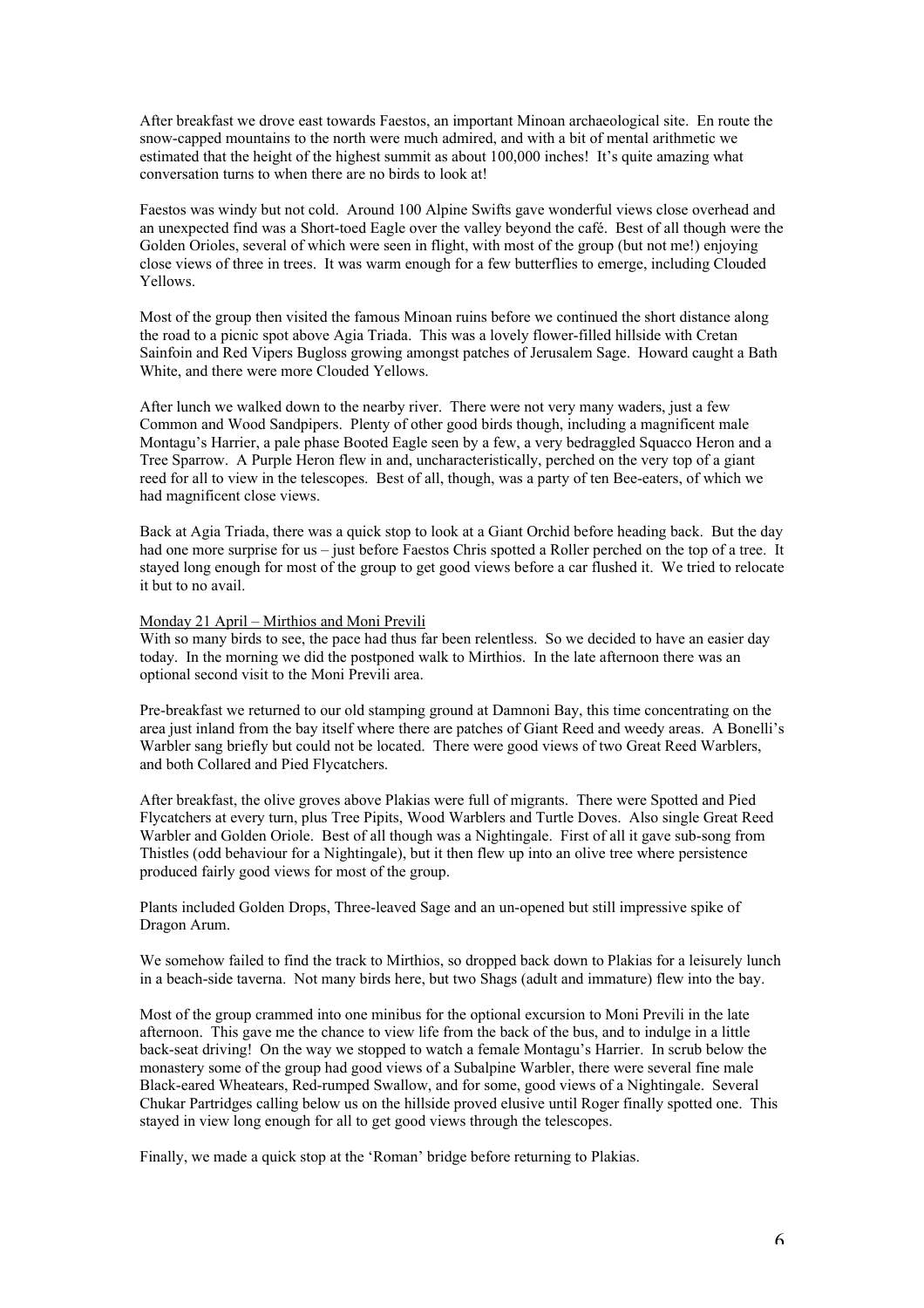Andrew and Anna, Anthony, Brenda and Monica had driven to the famous Minoan ruins at Knossos in a hire car, and came back full of excitement, having chanced on three Hoopoes by a taverna somewhere on the north coast.

Tuesday 22 April - Lake Kournas, Agia Reservoir, Georgioupolis and Rethymno No early morning bird walk today, to allow an earlier start for the long drive to the north of the island to visit wetland habitats. First stop though was at the Kotsifou Gorge to look at the Cretan Arums.

Continuing towards Chania, we then turned off at a village called Dramia to visit Lake Kournas. As we did so, a highpitched noise proved to be a singing Fan-tailed Warbler, and not just the squeaky wheels of our minibus! At first it was perched on a Giant Reed some distance from us, but it then flew directly towards us and landed in vegetation close by. Frustratingly it remained hidden for some time, but eventually gave good close views. Meanwhile, Howard had spotted a superb Red-throated Pipit in the field on the other side of the road. Which way to look? It was proving to be just one of those weeks!

Lake Kournas is a wonderfully scenic spot, and it provides a welcome stop on the way to Agia Reservoir. The speciality is Black-necked Grebe, but we could only spot two Little Grebes. However, during coffee, a small flock of Alpine Swifts entertained us by swooping to drink from the water's surface. Finally, a Hoopoe flew past, the only one of the week for most of us.



We pressed on to the reservoir at Agia, where we had lunch on the dam. It was a rather disturbed lunch, though, because Little Crakes were everywhere, including a female very close to where we were eating. On top of that, up to four female Marsh Harriers passed to and fro, and there were several fine male Garganeys out on the lake. Perhaps best of all though was a Little Bittern, which we got close to just after lunch. Then there was a Glossy Ibis perched with Little Egrets in a tree, and finally a pale phase Booted Eagle to make amends for the one that most of the group missed earlier in the week.

Not very much to see when we arrived at Georgioupolis Lake. Until, that is, Howard spotted another Little Bittern stalking small fish right out in the open. Most of the group then opted to return to Plakias, whilst I took the remainder on a quick sight-seeing/shopping excursion to Rethimnon. Unfortunately, Tessa's much sought after olive wood bread bowls proved more elusive than either Little Crakes or Little Bitterns, and she returned empty handed.

#### Wednesday 23 April – Frangocastello and Imros Gorge

Sadly, our last day had arrived already. The dawn run was to Damnoni again. This time there were three Cory's Shearwaters by a small fishing boat offshore, but otherwise rather few birds to be seen. Many of the migrants had departed

After breakfast we drove west along the coast through lovely scenery, finally pulling up by the Venetian castle at Frangocastello. From here we walked along the top of low cliffs, with the fine sandy beach below.

Close inspection of a flock of swifts paid dividends when a Pallid Swift was located. Attention then turned to the plants and butterflies. A Dragon Arum in full flower was a truly magnificent site amongst piles of rubble, and a Swallowtail Butterfly was much admired. Pretty flowers along the tracks included Rayless Chamomile, Yellow Pheasant's-eye and an attractive little Centaury, while White Henbane grew by the castle entrance.

The café on the cliff-top proved just too attractive an option, and we spent a pleasant hour or so there over coffee and snacks. While we did so, Chris spotted a line of birds over the sea in the distance. As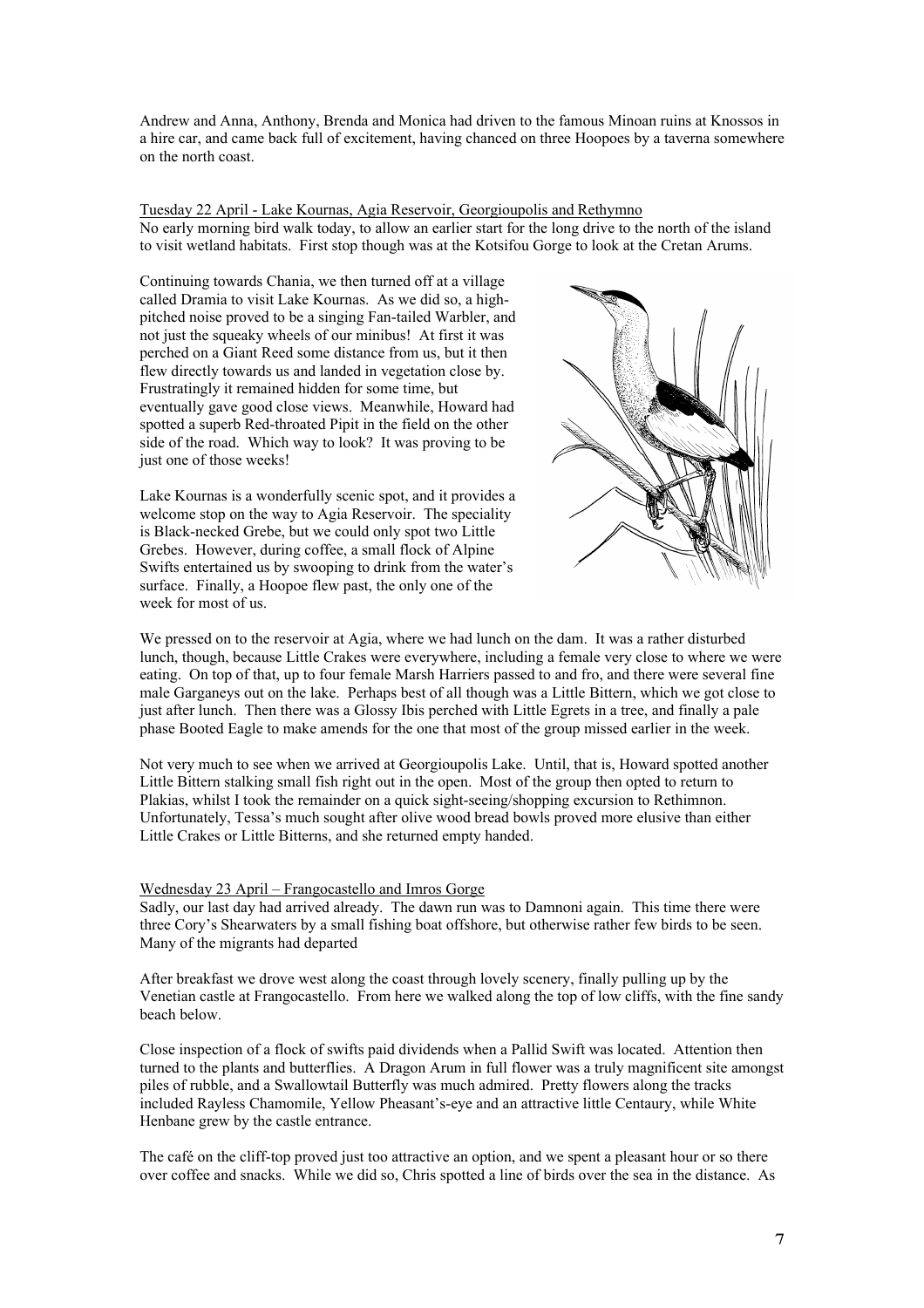they came closer to shore they proved to be a flock of 13 migrating Purple Herons. Round the café itself a Scarce Swallowtail on clover showed spectacularly well through telescopes.

We then drove a little farther along the coast to the Imros Gorge. We stopped at the first layby to have our packed lunches, keeping a look out for birds as we did so. It was very windy though, and there was little to be seen, although Howard had a fleeting glimpse of an Eleonora's Falcon. Pressing on further up the gorge the wind became too strong for birdwatching, and we decided to head back down to Frangocastello. A female Golden Oriole flying in brought us to a halt, and nearby we chanced on a marshy area just below a small chapel. Eight Glossy Ibises tried to make progress inland against the strong wind, at least three crakes (presumed Little) darted in and out of cover, and four Wood Sandpipers were accompanied by our only Ruff of the week.

On the way back Chris spotted another Eleonora's Falcon, but it was just a dot by the time the rest of us had got onto it. Well, you do have to keep something back for the next visit!

#### Thursday 24 April – Plakias to Gatwick

Before breakfast there was a good turn out for our last trip to Damnoni Bay. Few migrants, but good views of Blue Rock Thrush and Black-eared Wheatear on the headland east of the bay, and a male Montagu's harrier was hunting over the hill to the west. Tantalisingly, I had brief views of a singing Ortolan Bunting, but it flitted out of sight before anyone else could see it. We spent a good half hour looking for it, but to no avail.

The coach duly arrived to take us to the airport, but there was to be one last flurry of excitement just as we were taking our luggage down. Two Little Stints were feeding just below the bridge, completely oblivious to us watching them at ten metres. Then a Dice Snake appeared in the river for all to see.

A truly remarkable week.



#### **Nominations for highlight of the week**

| Anthony Atkinson      | Little Bittern and Little Crake together at Agia Reservoir,        |
|-----------------------|--------------------------------------------------------------------|
|                       | especially the stealthy movements of the Bittern                   |
| Brenda Atkinson       | Collared Flycatcher and Little Bittern                             |
| <b>Shirley Awcock</b> | Red-footed Falcons on wires                                        |
| Chris Burnett         | Male Montagu's Harrier near Faestos; Agia Reservoir                |
| Monica Dolci          | Bee-eaters and Roller; Minoan ruins                                |
| Christopher Dann      | Red-footed Falcons on wires; Little Bittern                        |
| Sylvia Dann           | close views of birds through telescopes, especially the Bee-eaters |
| Jane Elliott          | Golden Orioles in trees at Faestos; Howard with his butterfly net! |
| Gill Page             | Male Montagu's Harrier near Faestos; flowers at Kourtaliotiko      |
|                       | Gorge                                                              |
| Roger Parkes          | Red-footed Falcons on wires                                        |
| <b>Tessa Parkes</b>   | all the birds, but Stonechats in particular                        |
| Keith White           | Seeing Griffon Vultures, Golden Eagle and Lammergeier in           |
|                       | Kourtaliotico Gorge                                                |
| David Collins         | Red-footed Falcons on wires                                        |
| Howard Taffs          | finding his first Collared Flycatcher                              |
|                       |                                                                    |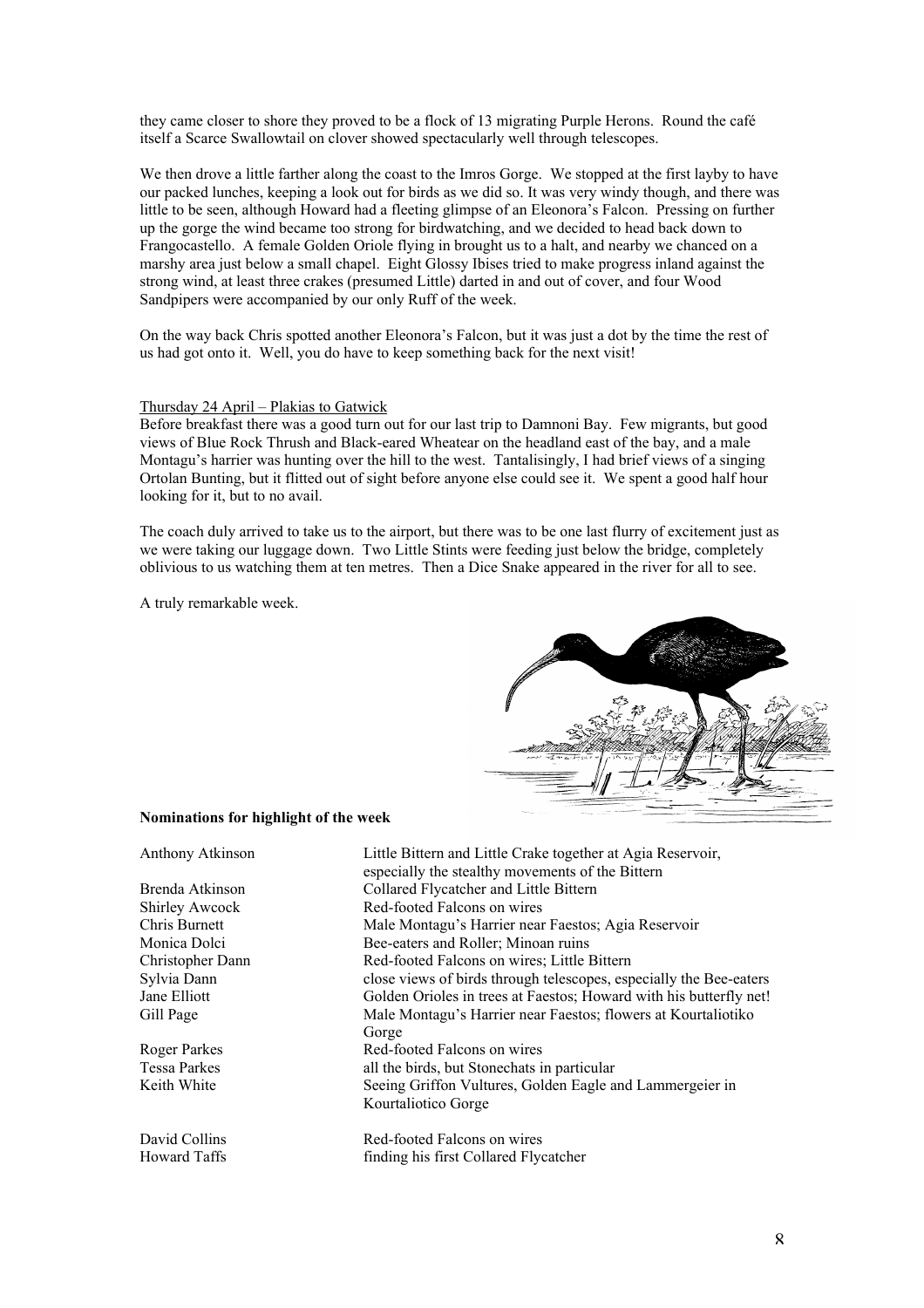# **BIRD LIST CRETE 17-24 April 2003**

| Little grebe:                              | 2 Lake Kournas and 20+ Agia reservoir on 22 <sup>nd</sup> .                                                                      |
|--------------------------------------------|----------------------------------------------------------------------------------------------------------------------------------|
| Cory's shearwater:                         | Up to 5 off Damnoni on $23^{\text{rd}}$ .                                                                                        |
| Shag:                                      | 2 Plakias on $21st$ and a first summer off Damnoni on $24th$ .                                                                   |
| Little bittern:                            | One by Damnoni café on 18 <sup>th</sup> , one Agia reservoir and another at<br>Georgeopolis on 22 <sup>nd</sup> .                |
| <b>Squacco heron:</b>                      | Several each day with a flock of 22 at Damnoni on 19 <sup>th</sup> .                                                             |
| Little egret :                             | Largest flock was 25 in Damnoni Bay on 18 <sup>th</sup> . Groups of up to 5                                                      |
|                                            | each day with 12 passing Frangocastello on 23rd.                                                                                 |
| <b>Grey heron:</b>                         | 3 singles at the wetlands on $23^{\text{rd}}$ , 1 at Frangocastello marsh on $23^{\text{rd}}$ .                                  |
| <b>Purple heron:</b>                       | 7 on first morning at Damnoni then 2-4 each day and 13 passing                                                                   |
|                                            | Frangocastello on $23^{\text{rd}}$ .                                                                                             |
| <b>Glossy</b> ibis:                        | Four flying in over Plakias and 1 at Damnoni on the first day were                                                               |
|                                            | eclipsed by a flock of 34 under a rainbow (and behind the perched                                                                |
|                                            | Red-footed falcons) near Plakias that afternoon. Later one at Agia                                                               |
|                                            | and 8 at Frangocastello marsh on 23 <sup>rd</sup> .                                                                              |
| <b>Mallard:</b>                            | A few at both Lake Kournas and Agia on 22 <sup>nd</sup> .                                                                        |
| Gargany:                                   | 30 in Plakias bay as we arrived on $17th$ then 10 on the wetlands                                                                |
|                                            | visited on 22 <sup>nd</sup> .                                                                                                    |
| Shoveler:                                  | 10 in Plakias Bay on $17th$ and 6 on Agia reservoir on $22nd$ were the                                                           |
|                                            | only ones seen.                                                                                                                  |
| <b>Black kite:</b>                         | Just 3 from the coach to Plakias on $17th$ .                                                                                     |
| Lammergaier:                               | One bird seen several times in the Koutaliotiko gorge on 19 <sup>th</sup> .                                                      |
| Short-toed eagle:<br><b>Marsh harrier:</b> | One flying past Faestos on 20 <sup>th</sup> .<br>The first was over the river near Agia Triada, Faestos on 21 <sup>st</sup>      |
|                                            | followed by one at Moni Preveli the next day and then at least 6                                                                 |
|                                            | over the wetlands on $23^{\text{rd}}$ , all were females!                                                                        |
| Montagu's harrier:                         | 2 high over Kourtaliotiko gorge on $19th$ were followed by excellent                                                             |
|                                            | views of single birds at the river near Agia Triada, Faestos on 20 <sup>th</sup>                                                 |
|                                            | and near Moni Preveli on 21 <sup>st</sup> .                                                                                      |
| <b>Buzzard:</b>                            | Common and widespread.                                                                                                           |
| Golden eagle:                              | An immature over the Kourtaliotiko gorge on 19 <sup>th</sup> .                                                                   |
| <b>Booted eagle:</b>                       | Pale phase birds at Faestos on 21 <sup>st</sup> and Agia on 22nd with a dark                                                     |
|                                            | phase at Frangocastello on 23 <sup>rd.</sup>                                                                                     |
| <b>Kestrel:</b>                            | Common and widespread.                                                                                                           |
| <b>Red-footed falcon:</b>                  | About 60 were seen at various places between Plakias and Moni                                                                    |
|                                            | Preveli on 18 <sup>th</sup> with the largest flocks being 14 and 24. The latter                                                  |
|                                            | gave astonishingly good views as they settled on wires above the                                                                 |
|                                            | road.                                                                                                                            |
| Hobby:                                     | 1 flying in at Damnoni and another seen while travelling to Moni<br>Preveli on 18 <sup>th</sup> only.                            |
| Eleonora's falcon:                         | One seen from the minibuses on $23^{\text{rd}}$ but only briefly.                                                                |
| Peregrine:                                 | 2 high over the hills at Damnoni on the last morning.                                                                            |
| Chukar:                                    | 4 at Moni Preveli on 21 <sup>st</sup> .                                                                                          |
| Little crake:                              | At least 9 at Agia reservoir on $22nd$ with another 3 at Frangocastello                                                          |
|                                            | marsh on $23^{\text{rd}}$ .                                                                                                      |
| Moorhen:                                   | One at Moni Preveli on 21 <sup>st</sup> and lots at Agia on 22 <sup>nd</sup> .                                                   |
| Coot:                                      | Many at Agia reservoir on $22nd$ .                                                                                               |
| Little ringed plover:                      | Seen in small numbers each of the first 4 days with two getting                                                                  |
|                                            | very close at Damnoni on 18 <sup>th</sup> .                                                                                      |
| Little stint:                              | 2 feeding in the river at Plakias whilst we boarded the coach home                                                               |
|                                            | on 24 <sup>th</sup> were the only ones found.                                                                                    |
| <b>Temminks stint:</b>                     | 2 feeding on the road at Damnoni gave excellent views on 18 <sup>th</sup> and                                                    |
|                                            | $19th$ .                                                                                                                         |
| <b>Ruff:</b>                               | The sole individual was at Frangocastello marsh on $23^{\text{rd}}$ .<br>Seen from the minibus on 18 <sup>th</sup> near Plakias. |
| <b>Green Sandpiper:</b><br>Wood sandpiper: | Seen at Damnoni, Plakias and Faestos and Frangocastello with a                                                                   |
|                                            | maximum of 6 at Damnoni on 18 <sup>th</sup>                                                                                      |
|                                            |                                                                                                                                  |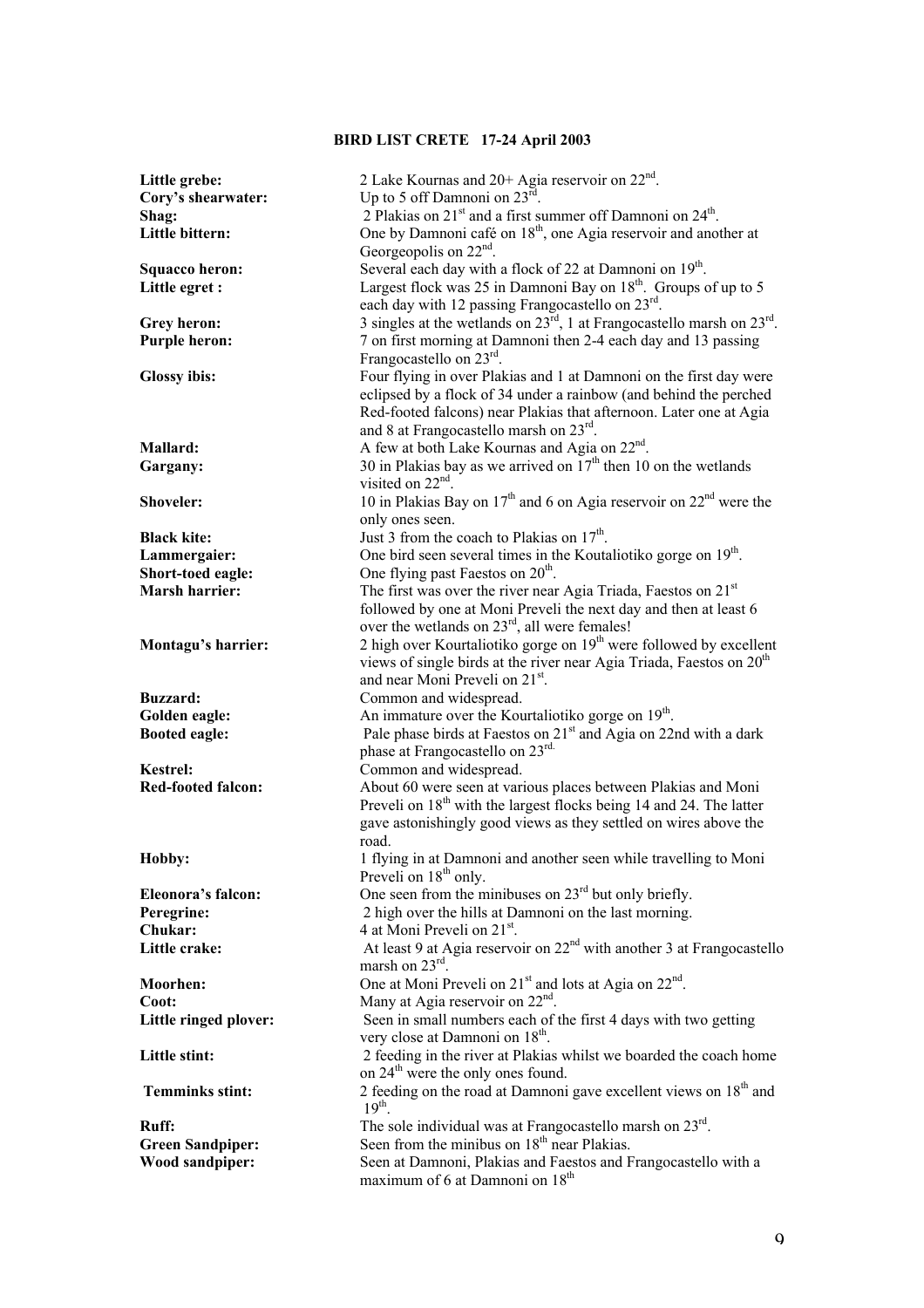| <b>Common sandpiper:</b>                        | Seen in ones and twos every day often in fields as well as more<br>typical habitat.                        |
|-------------------------------------------------|------------------------------------------------------------------------------------------------------------|
|                                                 |                                                                                                            |
| Yellow-legged gull:<br><b>Gull billed tern:</b> | Common and widespread.<br>One at Damnoni and 6 in Plakias bay on 18 <sup>th</sup> were followed by just    |
|                                                 | one at Damnoni the next day.                                                                               |
| Little tern:                                    | Two at both Damnoni and Plakias on $18^{th}$ – probably the same                                           |
|                                                 | birds.                                                                                                     |
| Whiskered tern:                                 | One in Plakias bay on 18 <sup>th</sup> .                                                                   |
| <b>Black tern:</b>                              | One went inland from Plakias on 18 <sup>th</sup> .                                                         |
| <b>Rock dove:</b>                               | Several at Koutaliotiko gorge on 19th could just have passed for                                           |
|                                                 | wild.                                                                                                      |
| Wood pigeon:                                    | Surprisingly only one or two were seen on the way to Faestos on                                            |
|                                                 | the $21st$ .                                                                                               |
| <b>Collared dove:</b>                           | Common and seen most days in ones and twos.                                                                |
| <b>Turtle dove:</b>                             | Up to 10 a day seen every day.                                                                             |
| Cuckoo:                                         | The only sighting was of one from the minibus on $22nd$ .                                                  |
| Swift:                                          | Seen in good numbers each day.                                                                             |
| Pallid swift:                                   | Only confirmed at Frangocastello where a few (at least 2) mixed                                            |
|                                                 | with the other 2 species on $23^{\text{rd}}$ .                                                             |
| Alpine swift:                                   | Up to 100 seen each day often giving very good views at low level.                                         |
| Kingfisher:                                     | One elusive individual on Plakias beach was seen 3 to 4 times.                                             |
| Bee eater:                                      | Distant ones and twos early in the week then stunning views of 10                                          |
|                                                 | perching in nearby trees at the river near Agia Triada, Faestos on                                         |
|                                                 | $20th$ .                                                                                                   |
| Roller:                                         | A surprise find on 20 <sup>th</sup> perched by the road between Agia Triada                                |
|                                                 | and Faestos.                                                                                               |
| Hoopoe:                                         | Hard to find with singles at Faestos on 20th and Lake Kournas on                                           |
|                                                 | 22 <sup>nd</sup> but three together found by the "Knossos party" somewhere on                              |
|                                                 | the north coast between Rethymnon and Haraklion on 21st.                                                   |
| Wryneck:                                        | Just 2 early morning at Damnoni on 19 <sup>th</sup> .                                                      |
| <b>Short-toed lark:</b>                         | A flock of six at Spili bumps on 19th and a male singing at                                                |
|                                                 | Frangocastello on $23^{\text{rd}}$ .                                                                       |
| <b>Crested lark:</b>                            | Common and widespread.                                                                                     |
| Woodlark:                                       | One on each of the first three days at Damnoni and Moni Preveli.                                           |
| Sand martin:                                    | Several flocks every day.                                                                                  |
| <b>Crag Martin:</b>                             | 10 or more in Koutaliotiko gorge on 19 <sup>th</sup> and seen from minibus                                 |
|                                                 | each time we passed through the gorge.                                                                     |
| Swallow:                                        | Many flocks each day passing through.                                                                      |
| <b>Red-rumped swallow:</b>                      | Up to 8 each day but never in view for long.                                                               |
| House martin:                                   | Many hundreds passing through.                                                                             |
| Tawny pipit:                                    | Singles at Moni Preveli on $18^{\overline{h}}$ , and at Plakias on $19^{\text{th}}$ and $20^{\text{th}}$ . |
| Tree pipit:                                     | Several each day with some particularly good views at Damnoni.                                             |
| Red-throated pipit:                             | One near Lake Kournas on 22 <sup>nd.</sup>                                                                 |
| <b>Yellow wagtail:</b>                          | More than 10 most days with several forms including Blue-headed,                                           |
|                                                 | Black-headed and Grey-headed identified.                                                                   |
| White wagtail:                                  | Common and widespread.                                                                                     |
| Wren:                                           | Only one, which was heard in the Koutaliotaki gorge on 19 <sup>th</sup> .                                  |
| Nightingale:                                    | One or two each day with some singing and a few showing well.                                              |
| <b>Black redstart:</b>                          | One singing in Spili on 19 <sup>th</sup> .                                                                 |
| Whinchat:                                       | Very numerous. Never more than 10 in view at a time, but rarely                                            |
|                                                 | less than 3!                                                                                               |
| Stonechat:                                      | Seen well most days.                                                                                       |
| Wheatear:                                       | Only seen in small numbers on first 2 days.                                                                |
| <b>Black-eared wheatear:</b>                    | Seen most days from 19 <sup>th</sup> , when 10 seen between Damnoni and                                    |
|                                                 | Moni Preveli.                                                                                              |
| <b>Blue rock thrush:</b>                        | 5 in Koutaliotaki gorge with ones and twos elsewhere, especially                                           |
|                                                 | Damnoni.                                                                                                   |
| <b>Blackbird:</b>                               | Common and widespread.                                                                                     |
| Cetti's warbler:                                | Up to 5 a day singing but rarely seen.                                                                     |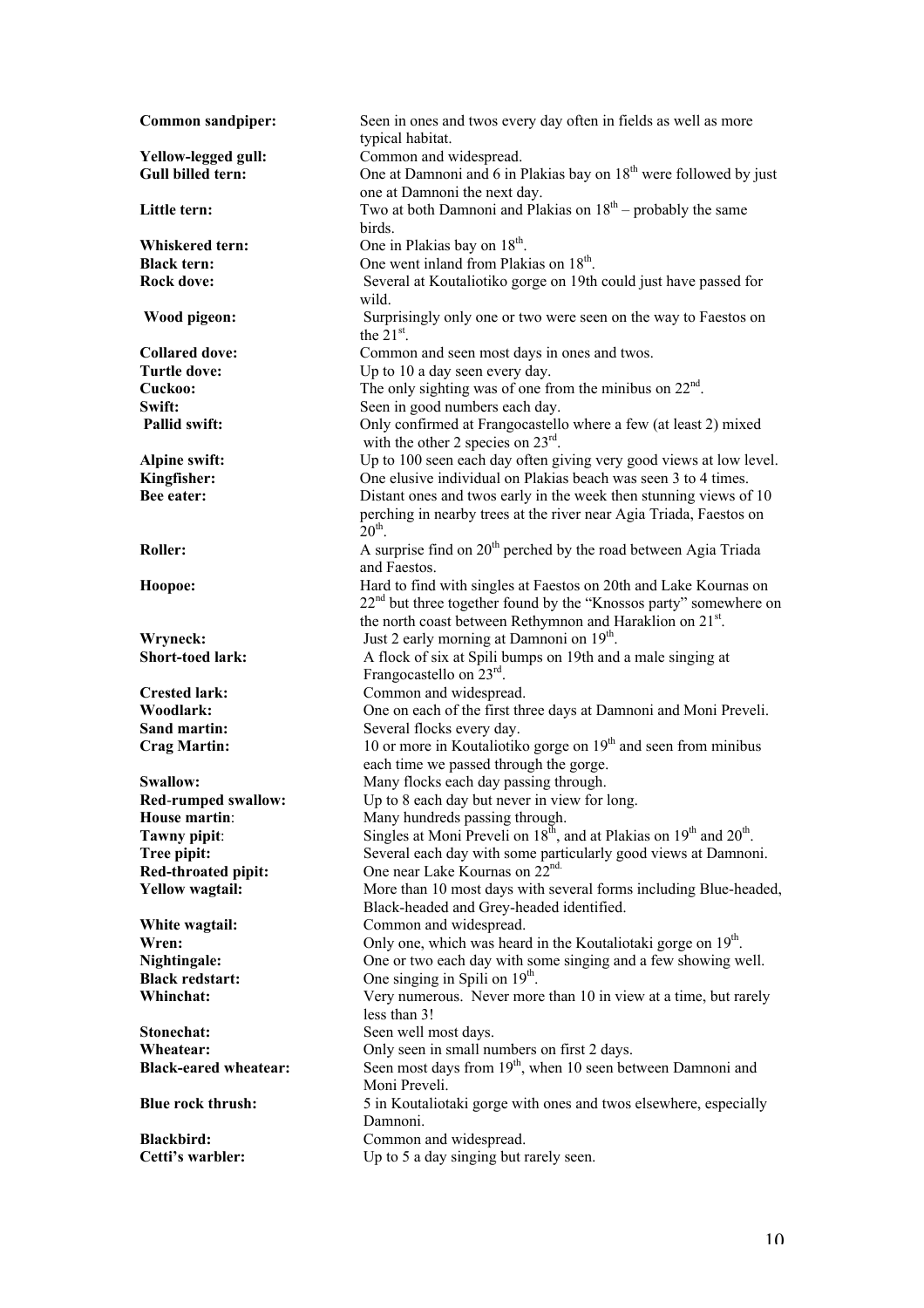**Sedge warbler:** Up to 3 a day. **Sardinian warbler:** Common and widespread.<br> **Whitethroat:** A few seen each day. **Willow warbler:** 3 at Moni Preveli on 19<sup>th</sup>. **Blue tit:** Common and widespread.<br> **Great tit:** Common and widespread. **Woodchat shrike:** Good views of several every day. **Jackdaw:** Common in gorges. **Hooded crow:** Common and widespread. **House sparrow:** One at Damnoni on 18<sup>th</sup>. **Italian sparrow:** Common and widespread. **Spanish sparrow:** 50 at Plakias on 20<sup>th</sup>. **Chaffinch:** Common and widespread. Greenfinch: Common and widespread. **Goldfinch:** Common and widespread. **Linnet:** A few on each day from  $20^{th}$  to  $22^{nd}$ . **Corn bunting:** Locally common.

# **BUTTERFLIES**

Swallowtail Scarce Swallowtail (*right*) Eastern Festoon (ssp cretica) Large White Bath White Clouded Yellow Painted Lady Red Admiral Southern Speckled Wood Wall Brown Holly Blue Common Blue

**OTHER NOTABLE INSECTS** Egyptian Locust Violet Carpenter Bee

Hummingbird Hawk-moth

**CRUSTACEANS** Land Crab

**Fan-tailed warbler:** One seen very well and at least 2 more singing in fields at Dramia, near Lake Kournas on 22nd. **Great reed warbler:** Between 2 and 4 most days at various locations, with one singing and another bird present behind the hotel in Plakias from 19<sup>th</sup> onwards. **Subalpine warbler:** One at Damnoni on  $19<sup>th</sup>$  and one at Moni Preveli on  $21<sup>st</sup>$ , both only seen by a few of the group. A few seen each day. Garden warbler: One flew into the restaurant window on the evening of 19<sup>th</sup>. **Wood warbler:** The commonest warbler seen, in almost every possible habitat. Maximum of 10 in a single tree at Moni Previli on  $18<sup>th</sup>$ . **Spotted flycatcher:** The commonest bird, even outnumbering Whinchat. **Pied flycatcher:** Far too many to count, with good numbers right through the week. **Collared flycatcher:** A wonderful male in the café grounds at Damnoni on 18<sup>th</sup> was followed by 4 at Moni Preveli the same day, 2 at Damnoni on 20<sup>th</sup> and 6 or 7 more, at least at Plakias and Faestos. Common and widespread. Golden oriole: Frequent brief "fly-by" views each day, but excellent views of dazzling males at Spili on  $19<sup>th</sup>$  and Faestos on  $20<sup>th</sup>$ . **Raven:** Seen in every gorge and often during journeys. **Starling:** Only seen from coach between airport and Plakias. **Ortolan:** One at Damnoni on 23<sup>rd</sup> sang briefly.

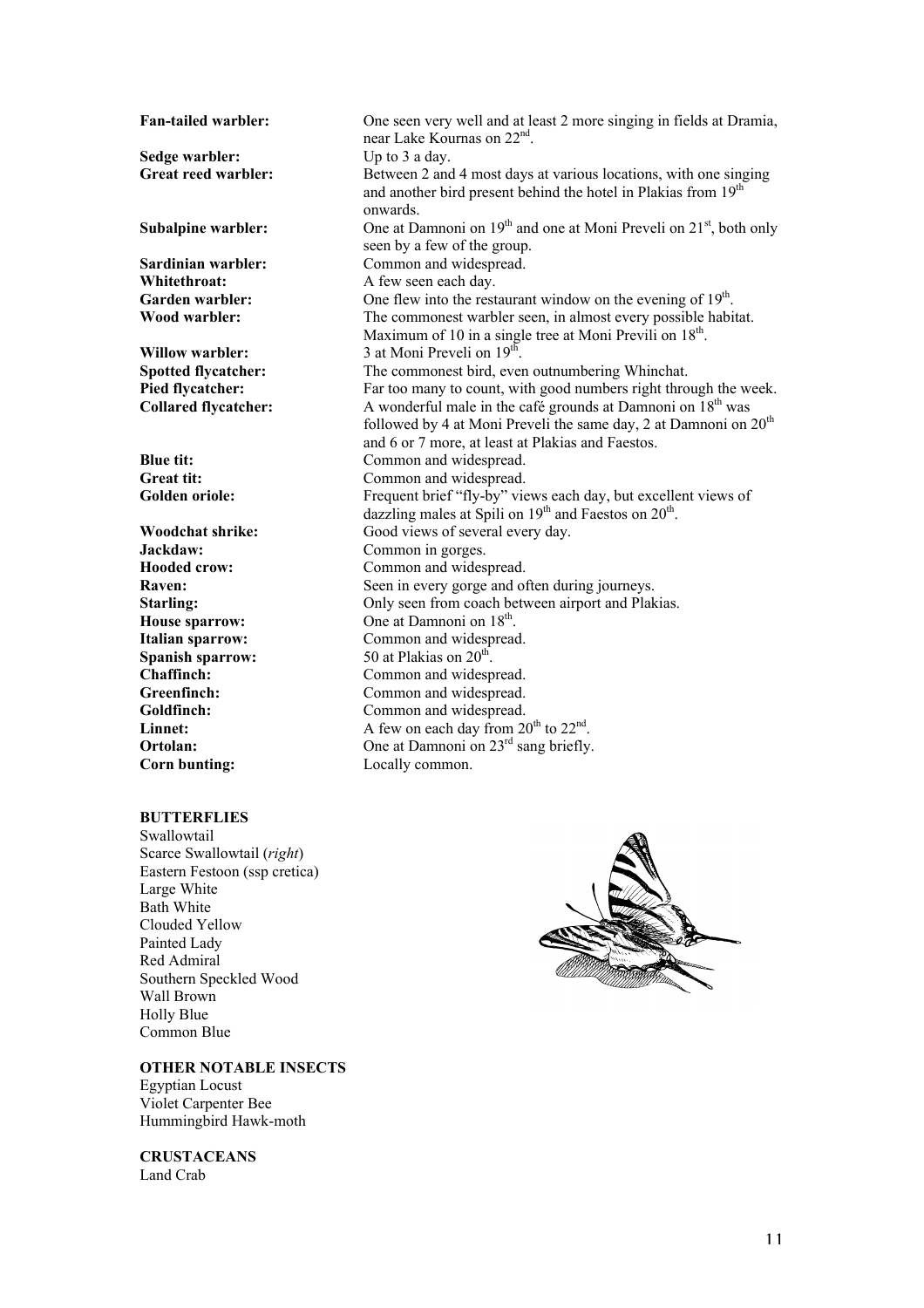## **AMPHIBIANS AND REPTILES**

Stripe-necked Terrapin Balkan Green Lizard Erhard's Wall Lizard Dice Snake

#### Tree Frog many heard in orange trees at Agia Reservoir

**MAMMALS** Beech Marten (dead on road) Eastern Hedgehog (dead on road) Bat sp.

#### **PLANTS**

The main interest of this group was definitely the birds, but the following flowers were noted during the week.

#### **Aizoaceae**

**Araceae**

*Carpobrotus edulis* Hottentot Fig

**Anacynaceae** *Pistacea lentiscus* Mastic Tree

**Apocynaceae** *Nerium oelander* Oleander

*Arisarum vulgare* Friar's Cowl *Arum creticum* Cretan Arum *Arum italicum* Large Lords-and-Ladies *Dracunculus vulgaris* Dragon Arum

**Boraginaceae** *Anchusa italica* Large Blue Alkanet *Cynoglossum creticum* Blue Hound's-tongue *Echium angustifolium* Red Viper's Bugloss *Onosma erecta* Golden Drop

**Cactaceae** *Opuntia ficus-indica* Prickly Pear Cactus

**Caryophyllaceae** *Silene colorata* A campion *Silene gallica*

**Cistaceae** *Cistus creticus* Cretan Cistus

#### **Compositae**

*Bellis annua* Annual Daisy *Calendula arvensis* Field Marigold **Chrysanthemum coronarium**<br> **Crown Daisy**<br> **Galactites tomentosa**<br> **Mediterranean Thistle** Galactites tomentosa *Helichrysum stoechas* Curry Plant *Tragopogon sinnuatus* Wild Salsify

**Convolvulaceae**

*Cuscuta epithymum* Dodder

*Echium plantagineum* Purple Viper's Bugloss

*Silene greuteri pink-flowered catchfly in Kortaliotico Gorge* 

*Anthemis rigida* Rayless Chamomile (Frangocastello)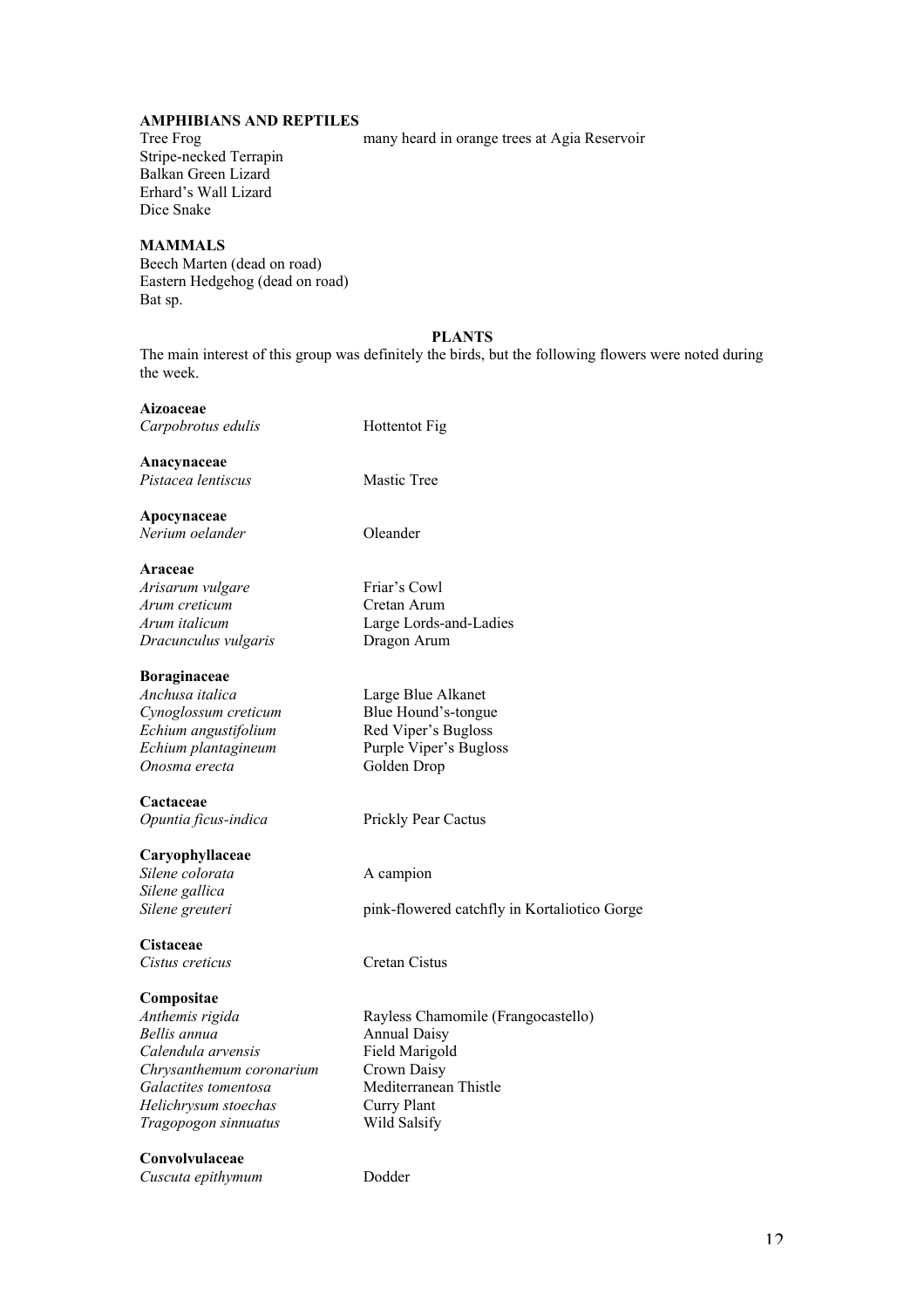**Cruciferae** *Malcolmia chia Ricotia cretica* Ricotia

#### **Euphorbiaceae**

*Euphorbia acanthothamnos* Greek Spiny Spurge *Euphorbia characias* Mediterranean Spurge *Euphorbia dendroides*<br>*Mercurialis annua* 

# **Gentianaceae**

**Geraniaceae** *Geranium purpureum* Little Robin

**Graminiae**

#### **Iridaceae**

*Gladiolus italicus* Field Gladiolus *Hermodactylus tuberosus* Widow Iris *Iris creticus* Cretan Iris *Iris pseudacorus* Yellow Flag<br>*Gynandriris monophylla* Barbary Nut *Gynandriris monophylla* 

#### **Labiatae**

# **Leguminosae**

*Psoralea bituminosa* Pitch Trefoil *Ebenus creticus* Cretan Sainfoin *Lathyrus sphaericus Trifolium stellarium* Star Clover *Tetragonolobus purpureus* Dragon's-teeth

# **Liliaceae**

*Asphodeline lutea* Yellow Asphodel *Asphodelus aestivus* Asphodel *Muscarea comosum* Tassel Hyacinth *Romulea bulbocodium* Sand-crocus *Tulipa cretica* Cretan Tulip *Tulipa orphanidea* an orange tulip

**Linaceae** *Linum bienne* Pale Flax

**Malvaceae** *Lavatera cretica* Tree Mallow

**Moraceae** *Ficus carica* Fig

**Oleaceae** *Olea auropaea* Olive

*Mercurialis annua* Annual Mercury

*Centaurium* sp unidentified pink centaury (Frangocastello)

*Arundo donax* Giant Reed *Briza maxima* Giant Quaking-grass

*Phlomis fruticosa* Jerusalem Sage *Salvia fruticosa* Three-leaved Sage

*Malva sylvestris* Common Mallow